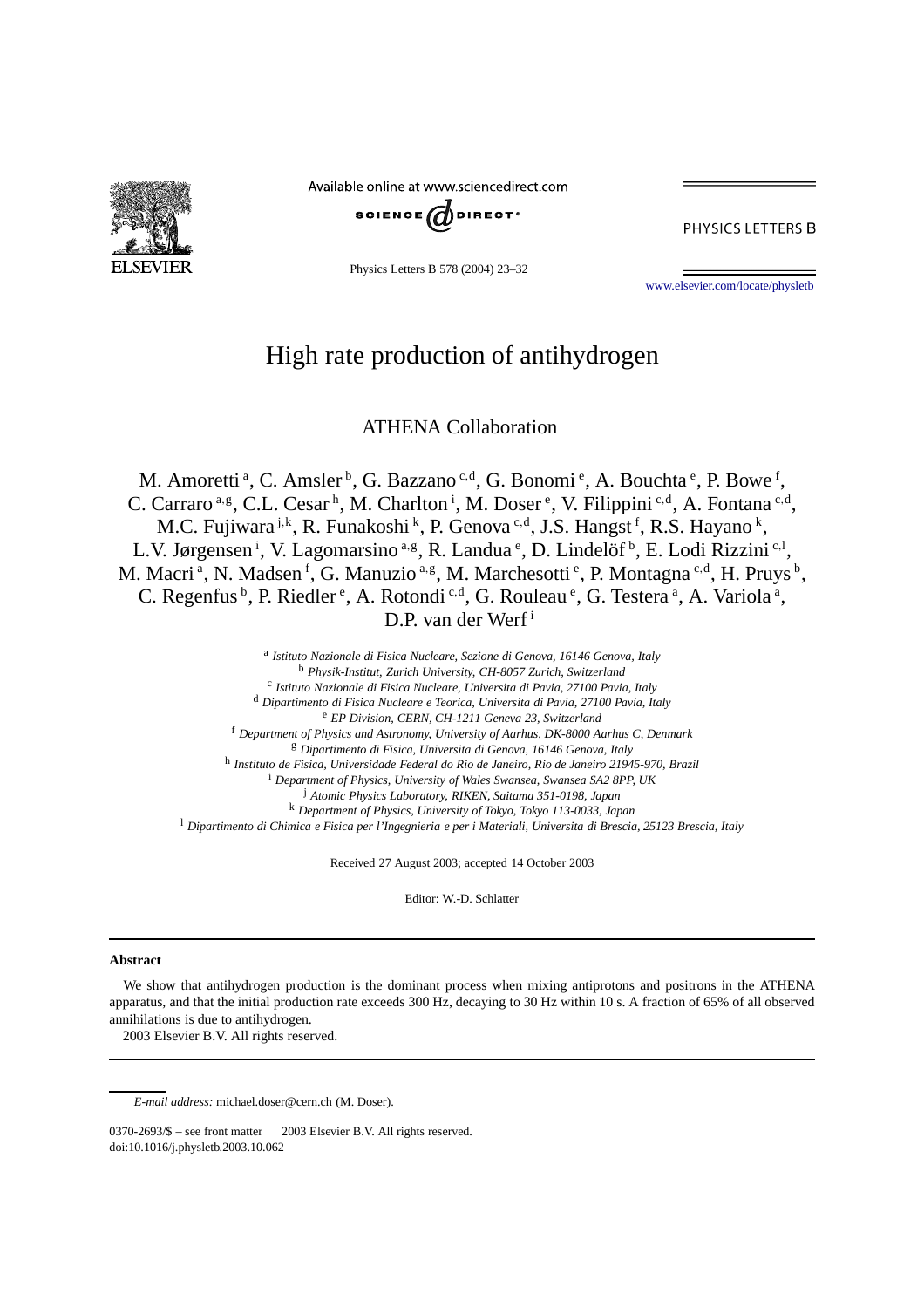## **1. Introduction and motivation**

The initial observation of cold antihydrogen by the ATHENA experiment [1] was based on a geometrical reconstruction of the annihilation of antihydrogen atoms on an event-by-event basis, in which both antiproton and positron were detected. This was made possible by the presence of a high granularity detector for charged particle tracking and photon detection [2]. The detection efficiency for a full topological reconstruction was low  $($  ~ 0.2%) due to the ~ 20% detection efficiency for each of the two 511 keV photons from  $e^+e^-$  annihilations and stringent software cuts. Alternatively, other observables with a lower specificity to antihydrogen, but higher reconstruction efficiency, can be used to measure antihydrogen production, verify consistency and extract rates.

In this Letter, we will use a series of observables (vertex distribution, opening angle, trigger rate) together with Monte Carlo simulations of the ATHENA apparatus to determine the absolute production rate of antihydrogen in the ATHENA experiment. We will show that a dominant fraction of detector triggers come from antihydrogen annihilation, with a small contribution from antiproton-only annihilations; triggers caused by annihilation events can thus be used as a proxy for antihydrogen production, allowing a rapid exploration of the various relevant parameters influencing antihydrogen production.

#### **2. Apparatus and data sets**

The ATHENA apparatus [3] consists of four main subsystems: the antiproton catching trap, the mixing trap, and the antihydrogen detector, located in a 3 T superconducting solenoid and a separate positron accumulator [4], with its own 0.14 T magnet. Charged particle traps are variations of the Penning trap consisting of hollow cylindrical electrodes and a coaxial magnetic field to provide axial and radial confinement, respectively. A cryogenic ( $\sim$  10 K) heat exchanger in the bore of the superconducting magnet surrounds and cools the catching and mixing traps, and forms an ultrahigh vacuum region, which is separated from the positron accumulator by a valve.

The antihydrogen detector, of 75 (140) mm inner (outer) diameter, and 250 mm length is located inside the magnet bore, and surrounds the heat exchanger in the region of the mixing trap (25 mm inner diameter). It consists of a charged particle tracking detector in the form of two cylindrical layers of 16 doublesided silicon strip detectors  $(160 \times 19 \text{ mm}^2)$  each. This is surrounded by a photon detector in the form of a cylindrical array of 192 scintillating pure Csl crystals  $(17 \times 17.5 \times 13$  mm) read out by avalanche photodiodes. The trajectories of charged particles through the tracking detector are reconstructed as straight lines; since only two hits are measured for each track, the curvature due to the magnetic field cannot be reconstructed. The antiproton annihilation vertex is determined by calculating the intersection between two or more tracks. The uncertainty in the vertex determination is  $\sigma = 4$  mm, both in the transverse plane  $(x - y)$ coordinates) and along the magnet axis (*z*-coordinate), and is dominated by the error due to the straight track approximation. The photon detector measures the energies of low energy photons (through the photoconversion peak) down to about 200 keV. It is sensitive to the 2*γ* (two 511-keV photons, which are emitted back-to-back), as well as to the 3*γ* modes of positron– electron annihilations. Its energy resolution is 24% (FWHM) at 511 keV. We call an energy deposit in a single crystal an 'isolated photon' if none of the eight neighboring crystals detect an energy deposit above threshold, if no signal is detected on the silicon strip counter directly below it and if none of the reconstructed tracks extrapolate into the crystal or its eight neighbors.

Antiprotons from the CERN antiproton decelerator (AD) and positrons from the decay of  $^{22}$ Na are accumulated in their respective catching traps, before being transferred into separate wells in the mixing trap region. After allowing the positrons to cool by synchrotron radiation to the ambient temperature of about 15 K, we form a nested [5] trap around the positron well. A mixing cycle starts when approximately  $10<sup>4</sup>$ antiprotons are injected with a relative energy of about 15 eV into the cloud of  $7.5 \times 10^7$  positrons by pulsing the trap containing the antiprotons, and lasts 180 s. We call this type of mixing 'cold mixing'. A second type of mixing called 'hot mixing' maintains the positrons at a temperature of several thousand Kelvin through radio frequency heating of their axial motion [6,7]. This effectively suppresses the two mechanisms of antihydrogen formation (radiative recombination and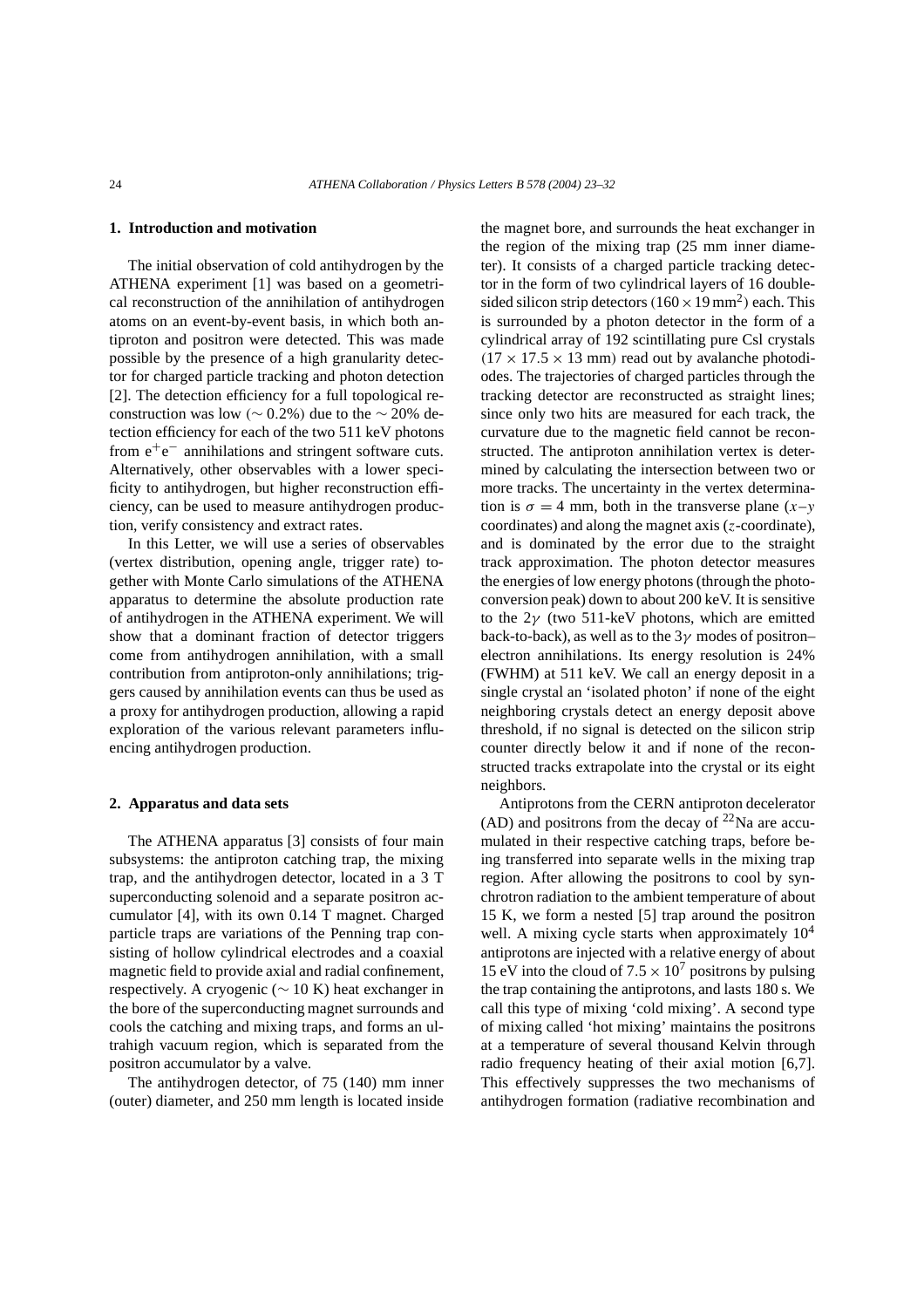three-body recombination) expected to be important in ATHENA.

Absolute comparisons between the different data sets require cross normalizations. Each mixing cycle uses antiprotons accumulated during three AD cycles. For each shot, the number of antiprotons delivered to the ATHENA experiment is determined by plastic scintillators which surround the apparatus, and are capable of integrating the intense burst of secondary particles produced by antiprotons annihilating in the beam degrader at the entrance of the antiproton catching trap [8]. These detectors determine the number of trapped antiprotons and antiprotons injected into the positron cloud for each mixing cycle. Antiproton losses are continuously monitored by a further set of scintillators. The number of antiprotons remaining at the end of a cycle is determined by annihilating them in a short burst, and counting the annihilation products using the same scintillators [9]. Positron plasma characteristics (e.g., density and aspect ratio) are monitored during mixing through nondestructive detection of plasma axial modes [6,7]. Event triggers, consisting of at least three hits on either side of the outer silicon strip detectors, initiate readout of both silicon and Csl modules. With the exception of during the read-out (dead time of 300 µs per event), the trigger rate is continuously recorded, as are the readout dead times. Trigger rates in this Letter are given for a standard mixing cycle, which uses  $10<sup>4</sup>$  antiprotons.

# **3. Monte Carlo simulation**

The ATHENA apparatus simulation [3] is based on Geant 3.21 [10] and was used to study the detection efficiency for antiproton annihilations, positron annihilations and antihydrogen annihilations, and to determine the background signals. The Monte Carlo contains a description of the ATHENA apparatus (electrodes, vacuum tubes, cabling, detectors, superconducting magnet), and describes the physical processes of antiproton–proton and positron–electron annihilation. In the latter case, the relative contribution of the  $2\gamma$ - to the 3 $\gamma$ -mode must be experimentally determined, and will be discussed below. Simulated antihydrogen annihilations assume isotropically distributed, spatially and temporally coincident antiproton–proton and positron–electron (to 2*γ* ) annihilations. In the original publication [1] on antihydrogen production, we conservatively assumed that all detectors were fully efficient; the present simulation now accounts for inefficiencies and module-to-module variations in resolution, and introduces detector noise at the experimentally measured rate.

Data sets of pure antiproton or positron annihilations on the Penning trap electrodes are used to study a number of observables (charged particle multiplicity, photon multiplicity, photon energy distribution, vertex distribution), to verify that the Monte Carlo correctly describes the ATHENA detector and the underlying physics [3]. These data sets are obtained by modifying the shape of the trapping wells, inducing a slow radial outward transport of the trapped particles. They eventually reach the well-shaping electrodes where they annihilate. We observe that these annihilations are enhanced at the junction between electrodes and localized in *φ* (the azimuthal coordinate around the central axis of the apparatus) [11], possibly due to small local mechanical imperfections and field misalignments.

Fig. 1 shows a comparison between Monte Carlo simulations and real data. For antiproton annihilations on the trap electrodes, Fig. 1(a) shows the reconstructed radial vertex distribution. The simulation is in good agreement with the experimental distribution. Fig. 1(b) shows the measured single isolated photon energy distribution for 'cold mixing' and antiproton annihilations on the trap electrodes. A comparison with the same distributions for the Monte Carlo (Fig.  $1(c)$ ) shows that here, too, the simulated and experimental distributions are in good agreement. In addition, Fig. 1(b) and (c) underline the fact that the 511 keV peak is absent in pure antiproton annihilations, and is associated exclusively with  $e^+$  annihilations.

## **4. Vertex distributions**

The analysis of the data will be presented as follows: in a first step, the vertex distributions are analyzed to determine the relative rates of the contributing components (antihydrogen and antiproton-only annihilations). In a second step, this decomposition is combined with Monte Carlo efficiencies and compared with measured 2*γ* opening angles (for completely reconstructed events with vertex and two 511 keV *γ* 's)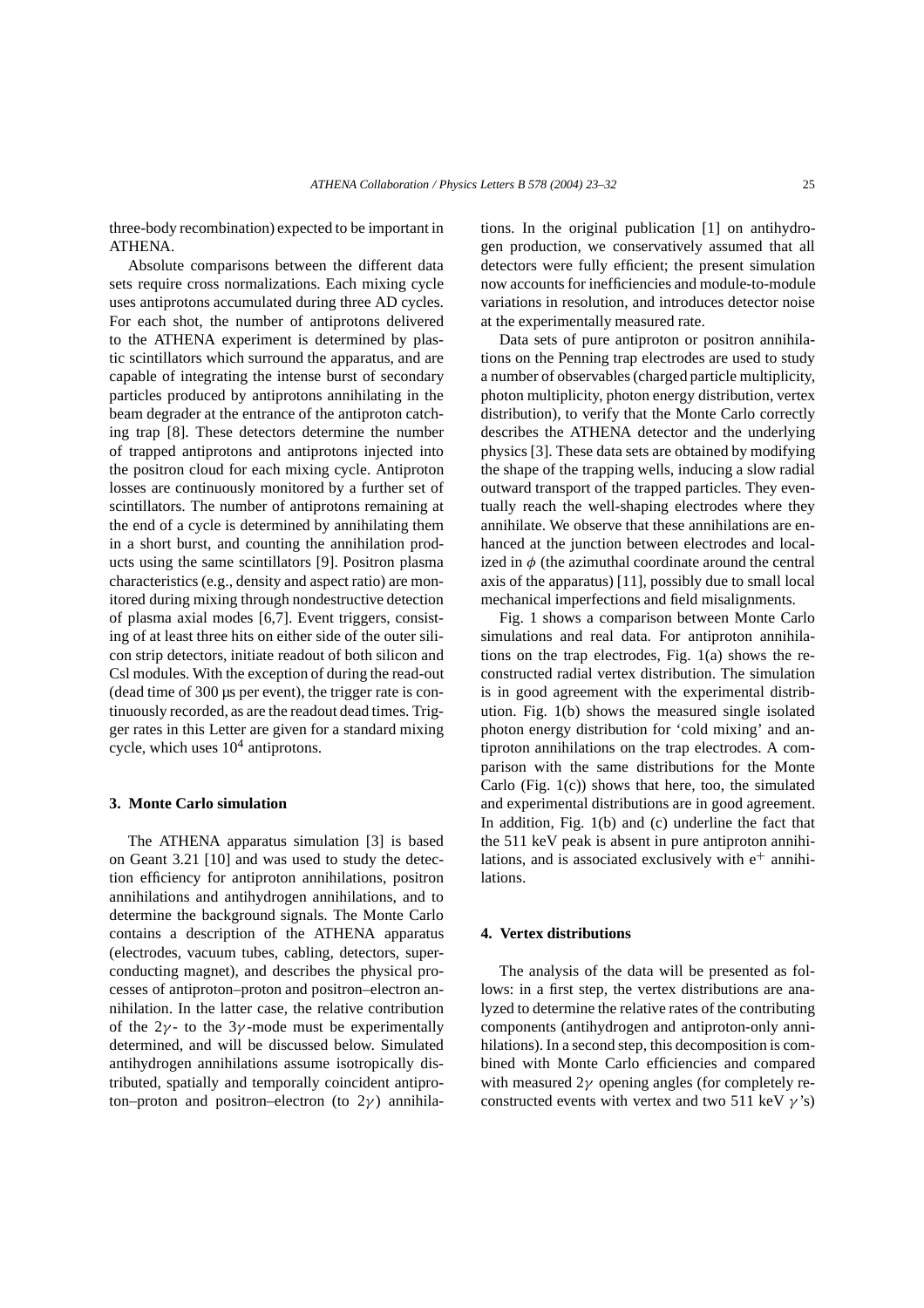

Fig. 1. (a) Reconstructed radial vertex distribution (bold line: data; shaded area: Monte Carlo).  $r = 0$  corresponds to the central axis of the apparatus,  $r = 1.25$  cm to the position of the electrodes; (b) energy distribution for isolated photons during 'cold mixing' (bold line) and for antiproton annihilations on the trap electrodes (shaded area) for the same number of vertices. The contribution of noise lies below 100 keV, and has been suppressed by software cuts. The peak at 511 keV (total absorption) and the rise below 400 keV (Compton scattering) stem from e<sup>+</sup>e<sup>−</sup> → 2*γ* annihilations; (c) difference between the two distributions of (b) (bold line). The broad grey line corresponds to pure e<sup>+</sup> annihilations from a dedicated experiment using only positrons (rescaled), the shaded area to the difference between Monte Carlo simulations of the two processes in (b).

to confirm these assignments. Finally, the temporal evolution of the two components are investigated, and compared with the detector trigger rates. All data are corrected for detector read-out dead time based on the trigger rate at the time of read out and the experimentally determined average dead time for that trigger rate.

Two main processes are expected to contribute to the data measured with the ATHENA apparatus: (1) antiproton annihilation on positive ions trapped together with the positrons or on rest gas, and (2) antihydrogen annihilation on the electrode surface. Here, we use two data sets which consist (in different proportions) of the two processes: a 'cold mixing' data set (338 500 events with reconstructed vertices) and a 'hot mixing' data set (33 870 events with reconstructed vertices). In Ref. [1], we have shown that antihydrogen production is observed in the 'cold mixing' data, and is strongly suppressed in the 'hot mixing' data.

To study the vertex distributions for the different data sets, we define a fiducial region ( $z \in [-0.5, 1]$ 1*.*5] cm) centered on the positron plasma. The length of the fiducial region is chosen so as to minimize the number of electrode junctions where the aforementioned localized losses could take place. The systematic error on the results of the following fits includes the effect of varying this length. The radial *(r)* vertex distributions *(dN/dr)* in this fiducial region for 'hot mixing'  $(N = 10620$  events, Fig. 2(a)) and for 'cold mixing' ( $N = 133700$  events, Fig. 2(c)) show a notable difference. In the case of 'hot mixing', we observe an enhancement at small radii, while in the case of 'cold mixing', the enhancement is consistent with the radius of the trap electrodes (1.25 cm), but with some additional signal at smaller radii. Fig. 2(b) shows the radial vertex distribution for antiprotons intentionally annihilated on the trap electrodes of the mixing trap (5 889 events). These events have the same radial vertex distribution as antihydrogen annihilations.

We now fit the measured radial vertex distribution of the 'cold mixing' data (Fig. 2(c)) as a linear superposition of the radial vertex distributions for antiproton annihilations on the trap electrodes (Fig. 2(b)) and of the 'hot mixing' data (Fig. 2(a)). The result of the fit is superimposed on the data in Fig. 2(c). The fit describes 'cold mixing' data as consisting to  $(69 \pm 1)\%$ of annihilations on the trap electrodes (92 434  $\pm$  434 events) and to  $(31 \pm 1)\%$  of (centrally enhanced) annihilations from 'hot mixing' (40 622  $\pm$  563 events).

This result is in agreement with a 2-dimensional fit to the  $x-y$  vertex distribution for 'cold mixing' (Fig. 3(a)) as the weighted sum of the  $x-y$  distributions for 'hot mixing' and for Monte Carlo simulated antihydrogen atoms (uniformly generated from  $r = 0$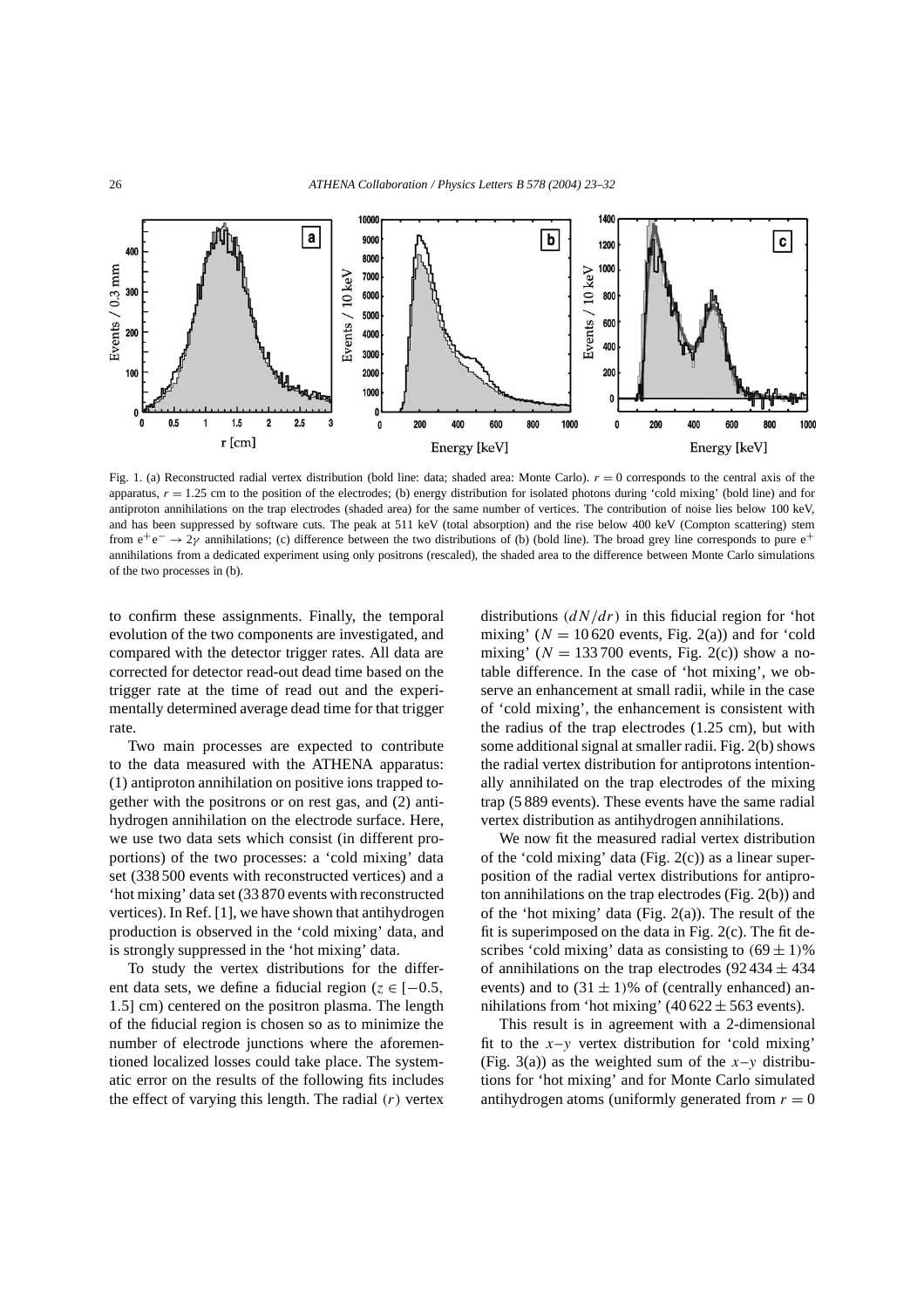

Fig. 2. (a) Radial vertex distribution for 'hot mixing' (*z* ∈ [−0*.*5*,* 1*.*5] cm); (b) radial vertex distribution for antiproton annihilations on the trap electrodes; (c) radial vertex distribution for 'cold mixing' (*z* ∈ [−0*.*5*,* 1*.*5] cm). The bold line is the result of the fit described in the text.



Fig. 3. (a)  $x-y$  distribution of the reconstructed vertices in the fiducial volume for 'cold mixing'; (b) result of the fit described in the text; (c)  $z$ -distribution of central annihilations ( $r < 0.5$  cm) for 'hot mixing' (shaded area). The solid line corresponds to the  $z$ -distribution of annihilations on the trap electrode wall  $(r \in [0.75, 1.75]$  cm) for 'cold mixing', and has been rescaled by a factor of 0.044 for comparison. The two *r*-windows are chosen in accordance with the vertex resolution of 4 mm.

and  $|z|$  < 1.5 cm and isotropically emitted) annihilating on the trap electrode walls. Fig. 3(b) shows the result of the fit, which gives an antihydrogen contribution of  $(64 \pm 3)\%$ .

Two components thus account for the 'cold mixing' vertex distribution. The main component corresponds to annihilations on the trap electrodes, and is characterized by an isotropic distribution on the inner surface of the electrodes around the trap axis (Fig. 3(a)), and a broad distribution along the *z*-axis (Fig. 3(c)), as expected for antihydrogen annihilations. The second component is centered on the axis of the trap. Its longitudinal extent (Fig. 3(c)) of  $\sim$  2 cm is incompatible with a point source (since the *z*-vertex resolution is 4 mm), but is close to the 3 cm length of the positron plasma. These events are compatible with being antiproton annihilations on positive ions trapped in the central region of the positron well (or possibly on rest gas).

## **5. 2***γ* **opening angles**

Having determined the ratio of the two components (annihilations on the electrodes and annihilations close to the trap axis), we now use the photon information to investigate their nature. For 'cold mixing' events with a vertex in the fiducial region, we select the sub-sample containing two isolated photons with energies in an energy window of  $2.5\sigma$  around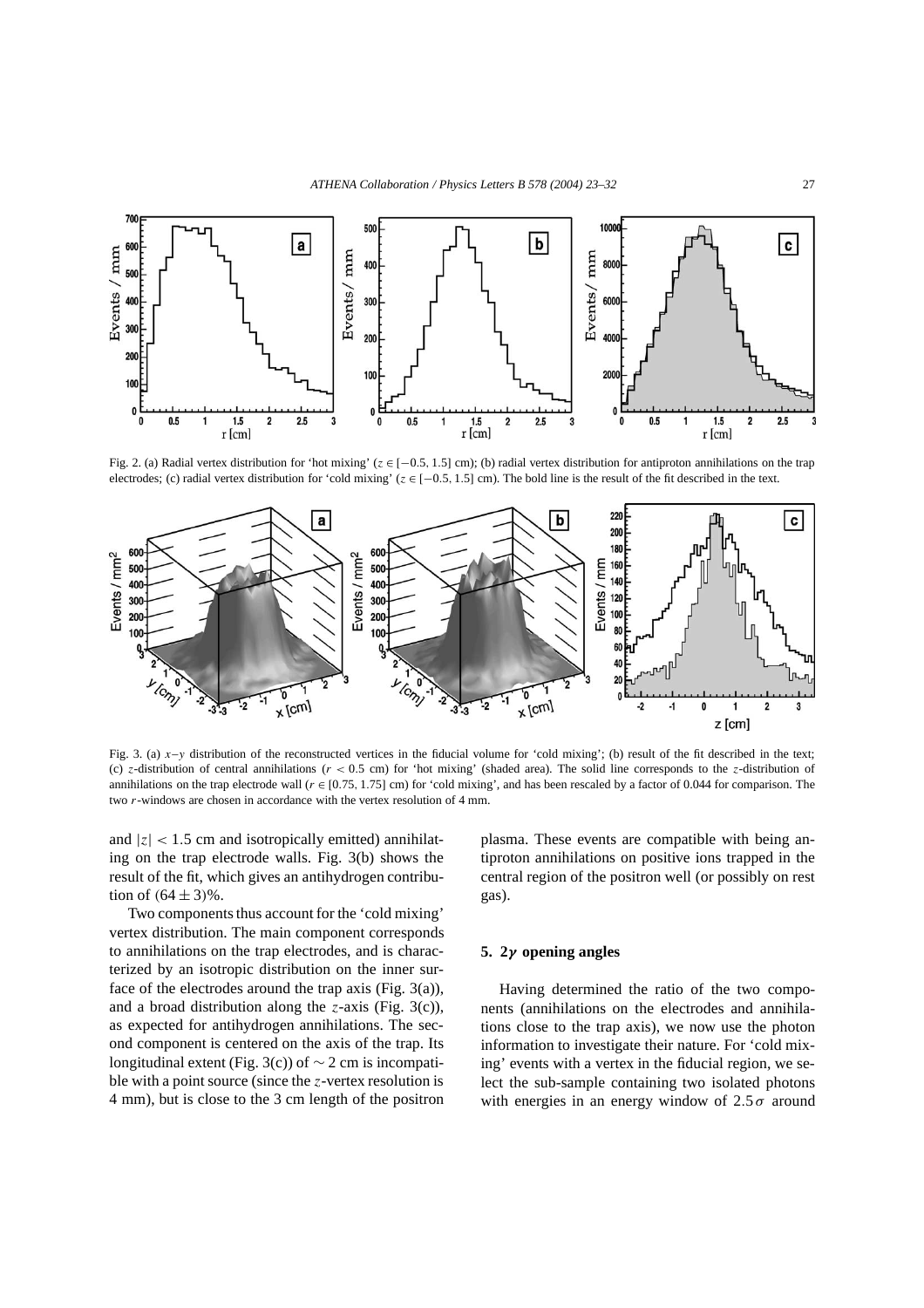

Fig. 4. (a) cos  $\theta_{\gamma\gamma}$  distribution for 'cold mixing' data (bold line, 10410 events). The light shaded area is the prediction from the fit to the radial vertex distribution. The dark shaded distribution is that of the 'hot mixing' contribution in the same fit; (b) cos *θγ γ* distribution for 'hot mixing' data (bold line: data; shaded area: Monte Carlo prediction based on the number of vertices in the 'hot mixing' data set); (c) cos *θγ γ* distribution for antiproton annihilations on the trap electrodes (bold line: data; shaded area: Monte Carlo prediction); (d) Monte Carlo cos *θγ γ* distribution for antihydrogen annihilations on the trap electrodes (light distribution) and for antiproton annihilations at the center of the apparatus (dark distribution). Both distributions correspond to the same number of 100 000 reconstructed vertices.

511 keV ('complete' events). For each event in the selected sub-sample, we determine the 2*γ* opening angle  $\theta_{\gamma\gamma}$  as subtended from the reconstructed annihilation vertex to the geometric centers of the hit crystals. For antihydrogen events, assuming  $e^+e^-$  annihilations to  $2\gamma$  only,  $\cos\theta_{\gamma\gamma}$  should be  $-1$ . However, due to additional bremsstrahlung photons falling in the 511 keV energy window, and the low detection efficiency for 511 keV photons, this topology is quite rare. Indeed, a large fraction of antihydrogen events exhibit a random angle between two isolated photons falling in our 511 keV energy window (Fig. 4(d), pure antihydrogen Monte Carlo). Fig. 4(a) shows the  $\cos \theta_{\gamma \gamma}$  distribution for 'cold mixing', Fig. 4(b) the distribution for 'hot mixing' and Fig. 4(c) for antiproton annihilations on the trap electrodes. The peak at  $-1$  in Fig. 4(a) (which is absent in both Fig. 4(b) and (c)) is caused by antihydrogen annihilation.

We generate Monte Carlo events for the two components of the fit to the radial vertex distribution. The first component consists of antihydrogen annihilations on the trap electrodes, for which the  $\cos \theta_{\gamma \gamma}$  distribution corresponds to the light distribution in Fig. 4(d). The second component consists of antiproton annihilations at the center of the apparatus (Fig. 4(d), dark distribution). Note that neither the shape, nor the amplitude, of the distribution changes if instead, we simulate antiproton annihilations on the trap electrodes. Furthermore, this simulation of antiprotons annihilating on the electrodes is in good agreement with the experimentally obtained  $\cos \theta_{\gamma \gamma}$  distribution for antiprotons intentionally annihilated on the trap electrodes (Fig. 4(c), trap electrode annihilation data set). The two components are normalized to the 92 434 events with vertices on the trap-electrodes, and 40 622 events with central vertices from the radial vertex fit. The  $\cos \theta_{\gamma \gamma}$  distribution for these two Monte Carlo data sets are added together without any renormalization, and are superimposed on the experimental distribution of Fig. 4(a). The prediction based on the radial vertex fit together with the simulations is in good agreement with the data. This is a good indication that the assumptions that the annihilations on the trap electrodes correspond to antihydrogen events, while the central annihilations correspond to antiproton-only annihilations, are correct, and that consequently, around 2*/*3 of the events in the fiducial volume stem from antihydrogen annihilation. A fit of the distribution of Fig. 4(a) as a linear superposition of the two distributions of Fig. 4(d), using a fitting technique adapted to finite Monte Carlo samples [12], can be used as an independent determination of the fraction of antihydrogen. The resulting value of  $(60 \pm 5)\%$  is in good agreement with the values from the fits of the vertex distribution.

This conclusion is corroborated by comparing the fraction of 'complete' events in the different data sets.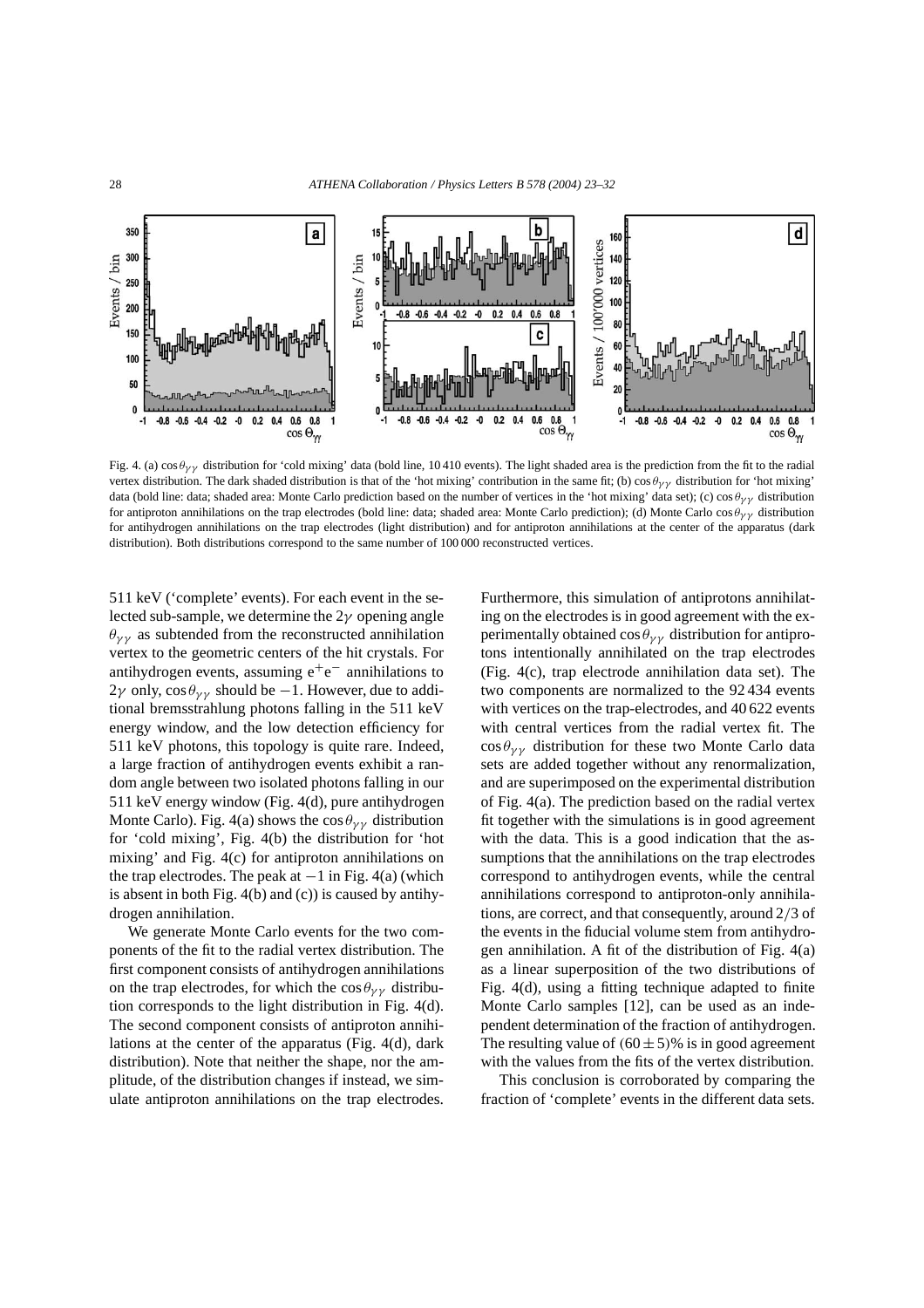Table 1

Summary of the statistics of the different data sets used in this analysis: number of events with a vertex, number of events with a vertex and two isolated 511 keV photons ('complete events'), and the fraction of complete events

| Data set                              | Number of events | Events with $2\nu$ | Fraction of complete events (%) |
|---------------------------------------|------------------|--------------------|---------------------------------|
| Cold mixing                           | 133700           | 10400              | $7.79 \pm 0.08$                 |
| Hot mixing                            | 10620            | 643                | $6.06 \pm 0.25$                 |
| Antiproton annihilation               | 5889             | 339                | $5.8 \pm 0.3$                   |
| Antihydrogen (Monte Carlo)            | 143 118          | 12798              | $8.94 \pm 0.08$                 |
| Antiproton annihilation (Monte Carlo) | 142415           | 8429               | $5.92 \pm 0.06$                 |

Table 1 summarizes the results for 'cold mixing', 'hot mixing', and pure antiproton annihilations, as well as for Monte Carlo simulations of antihydrogen annihilations on the trap electrodes, and of antiproton annihilations at the center of the traps (300 000 events generated for each). From these numbers, it is apparent that the fraction of 'complete' events in 'hot mixing' and antiproton annihilations on the trap electrodes are compatible with the Monte Carlo prediction for pure antiproton annihilation. On the other hand, the fraction in the 'cold mixing' data is intermediate to pure antihydrogen production and antiproton annihilations. The fraction of antihydrogen events in 'cold mixing' extracted from these numbers by linear interpolation (between the Monte Carlo values for antihydrogen and antiproton-only annihilations) of  $(62 \pm 3)\%$  is in good agreement with the values from the vertex fits. The uncertainties are of statistical nature.

In summary, several methods relying on different observables with different systematic uncertainties produce consistent estimates that  $(65 \pm 5)$ % of all vertices of a 'cold mixing' cycle are due to antihydrogen annihilation, where the (systematic) error covers the variations between the different methods used and small variations in the length of the fiducial volume.

#### **6. Time evolution and trigger rates**

Next we study the temporal evolution of the 'cold mixing' data, by investigating the radial vertex distribution as a function of time from the moment antiprotons are injected into the positrons. For each time slice, the radial vertex distribution for events in the fiducial volume is fit to the same measured components as in Section 4: annihilations on the trap electrodes (shown to stem from antihydrogen annihilations in Section 5), and 'hot mixing' data. The result of the vertex fit in the different time slices is shown in Fig. 5(a). A noteworthy feature of the fits is that the time evolution of the two components is different, the antihydrogen component accounting for over 85% of the vertices shortly after the beginning of mixing, with a slow decrease to around 50% thereafter.

Fig. 5(b) shows the time evolution of the trigger rate from the start of 'cold mixing', for the standard mixing conditions of  $10^4$  antiprotons and  $7.5 \times 10^7$  positrons. This distribution is characterized by a high initial value and a slow decay (with a time scale of several seconds). We compare this distribution with the time evolution of all events with reconstructed vertices by correcting the latter for detection efficiency. Two terms enter this correction: the probability for a triggered event to have a reconstructed vertex  $((52 \pm 2)\%)$ , as determined both from Monte Carlo and real data); and the correction for vertices lying outside of the fiducial volume, but within the central volume ( $|z| < 4$  cm), of the detector  $((50 \pm 3)\%)$ , as determined from the data). After these corrections, the time evolution of the events with reconstructed vertices (Fig. 5(b) and (c), lightly shaded areas) is in reasonable agreement with that of the trigger rate. The slight discrepancy is consistent with neglecting vertices (due to, i.e., antiproton losses at the end of the nested trap) which lie outside of the central volume of the detector ( $|z| > 4$  cm), but contribute to the trigger rate. The reasonable agreement between the two distributions is an indication that the Monte Carlo determination of detection efficiencies is correct, and that the temporal decomposition of the vertex distributions can be transferred to the temporal behavior of the trigger rate.

The difference between 'cold mixing' trigger rates and 'hot mixing' trigger rates is thus due to antihydrogen production. Fig. 5(c) shows the trigger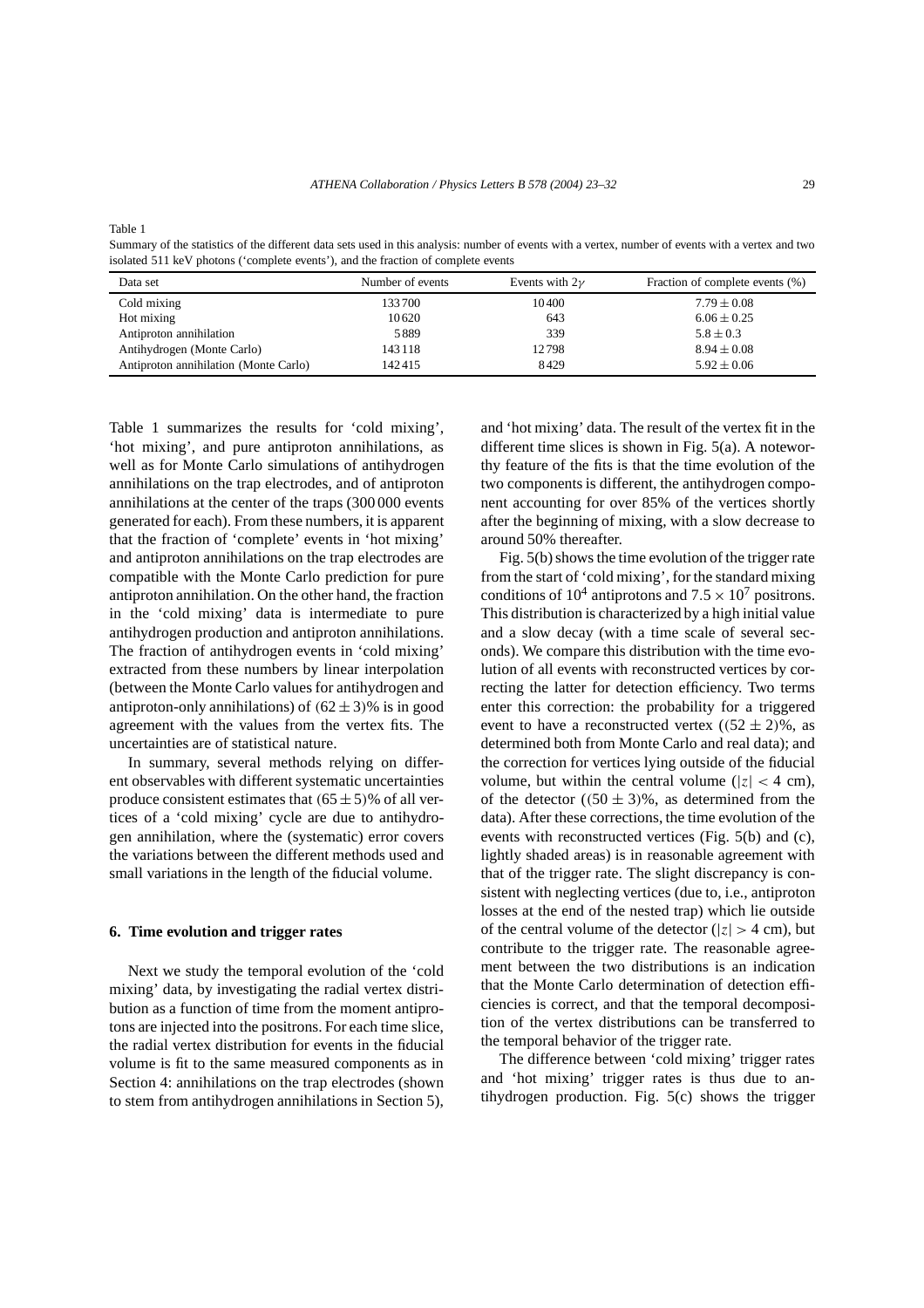

Fig. 5. (a) Time evolution of events with reconstructed vertices (fiducial volume) for 'cold mixing' data. The empty squares are the data, the full circles the contribution from antihydrogen annihilation, the empty circles the background ('hot mixing') component; (b) time evolution of all triggers (full line) and of the detection efficiency-corrected events with reconstructed vertices (light shaded area) for 'cold mixing'; (c) the first second of the same distributions; the dark shaded area is the trigger rate for 'hot mixing'.

rates for 'cold mixing' (bold line) and 'hot mixing' (dark shaded area), which are identified with the nonantihydrogen (background) contribution by the vertex fit. The instantaneous trigger rate for 'cold mixing' shortly after antiproton injection (Fig. 5(c)) thus stems dominantly from antihydrogen production with a rate exceeding 300 Hz per  $10<sup>4</sup>$  injected antiprotons, corresponding to an antihydrogen fraction of more than 85%.

# **7. 2***γ* **and 3***γ* **decays**

A dedicated measurement with positrons only was performed to determine the relative rates of the 2*γ* and  $3\gamma$ -modes of  $e^+e^-$  annihilations for antihydrogen atoms interacting with the electrode surfaces. This ratio influences the determination of the absolute antihydrogen production rate since only the 2*γ* decay mode was used to detect antihydrogen in [1] and in this work. The ratio depends on the fraction of positrons that form positronium on the trap electrode surface [13], which is unknown.

The well holding positrons was modified in such a manner that the radial outward transport of positrons onto the trap electrodes was strongly enhanced. The photons produced in positron annihilations at the surface of the electrodes were detected in the photon detector. The trigger condition required detection of at least two photons with an energy greater than 150 keV each. For this analysis, the isolation criterion was dropped, since no charged particles are involved.

For all events, the  $\gamma$ -multiplicity is associated with the number of photons. For events containing two or three  $\gamma$ 's, both the total energy  $E_{\text{tot}}$  and the total momentum  $P_{\text{tot}}$  (calculated from the center of the apparatus) are determined. Fig. 6(a) shows a clear signal for  $2\gamma$  events at  $E_{\text{tot}} = 2m_e c^2$  and  $P_{\text{tot}} <$ 200 keV/c. The accumulation of events at  $P_{\text{tot}} =$ *E*<sub>tot</sub> stems from 2*γ* events in which one *γ* escaped detection, while the other *γ* underwent Compton scattering in a first crystal, before being detected in a second crystal. This process accounts for most detected 3*γ* events, which stem from 2*γ* events, where one photon is Compton scattered in a first and detected in a second crystal, while the other photon is detected in a third crystal. Fig. 6(c) shows a distribution for 3*γ* events satisfying  $|E_{\text{tot}} - 2m_e c^2| < 200$  keV, where the total momentum of the three photons is plotted versus the smallest of the three angles between any two detected photons (determined from the center of the apparatus). Compton scattered photons are expected to accumulate at small minimum angle ( $\cos \theta_{\text{min}} \sim 1$ ), while the box indicates the expected signal region around  $P_{\text{tot}} \sim 0$  corresponding to  $e^+e^- \rightarrow 3\gamma$ . The detection probabilities for the two decay modes are evaluated by Monte Carlo: the detection probability for the 2*γ* mode (two 511 keV photons with  $\cos \theta_{\gamma \gamma}$  < −0*.*96) is 1.8%. The detection probability for the 3γ mode (three photons with  $P_{\text{tot}}$  < 200 keV/c and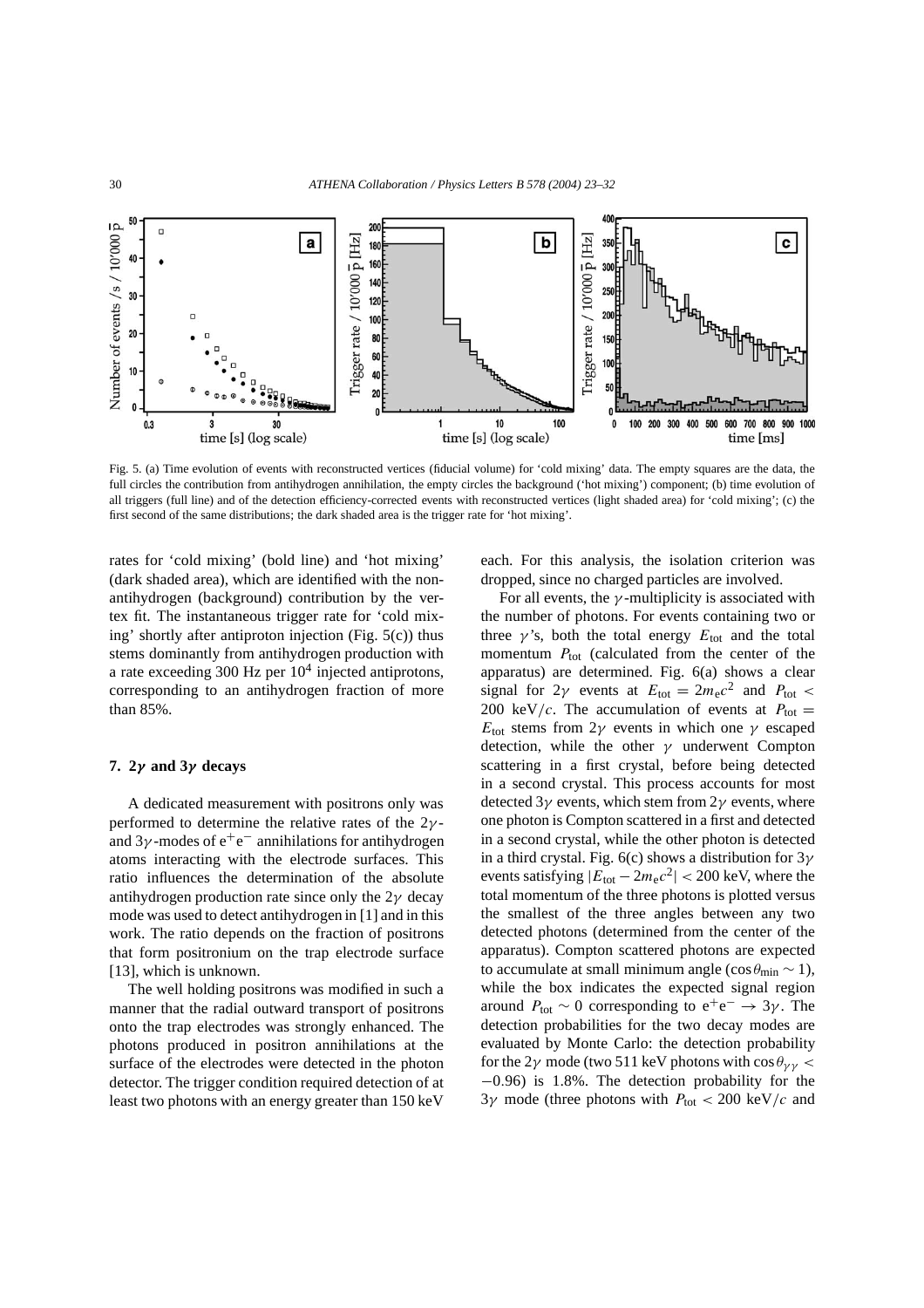

Fig. 6. (a)  $E_{\text{tot}}$  vs.  $P_{\text{tot}}$  for events containing two photons. Fully detected 2*γ* events cluster at  $E_{\text{tot}} \sim 1.02$  MeV and  $P_{\text{tot}} < 200$  keV/*c*. (b)  $P_{\text{tot}}$ vs. the cosine of the smallest opening angle between any two *γ* 's as seen from the center of the apparatus for Monte Carlo 3*γ* events. The box indicates the used signal region. (c) Same distribution for real data. The box indicates the used signal region.

 $-0.5 < \cos \theta_{\text{min}} < 0.4$ ) is 0.6%. From the observed number of 10 200 2*γ* events and of 207 events in the 3*γ* signal region, we conclude that 2*γ* events account for at least 95% of all  $e^+e^-$  annihilations.

Assuming the same ratio of 2*γ* to 3*γ* decays for positrons only, and for positrons from antihydrogen atoms annihilating on the same electrode surfaces, we can thus determine that the 3*γ* contribution to our antihydrogen signal does not exceed 5%, which is in agreement with the fact that we are able to consistently account for all distributions in this Letter assuming 2*γ* decays only.

## **8. Discussion**

The consistency that we have established between the  $\cos \theta_{\gamma \gamma}$  distribution and the trigger rates relies on assigning the  $\cos \theta_{\gamma\gamma} = -1$  signal to antihydrogen. We have investigated all conceivable sources, which might mimic this topology, to ensure that this assignment was correct. The largest potential background (511 keV photons stemming from electromagnetic showers produced close to pure antiproton annihilations on trap electrodes, rest gas or ions) has been excluded by the absence of a peak at  $\cos \theta_{\gamma\gamma} =$ −1 (Fig. 4(b) and (c)) as well as the absence of a 511 keV peak in Fig. 1(b) for pure antiproton annihilations. This can be understood by a detailed Monte Carlo study of the interaction of photons from the decay of neutral pions produced in antiproton–proton

annihilations in the electrodes (3.25 mm Au-coated Al). The consequence of the momentum transfer from these high-energy photons to the particles in the (infrequently occurring) electromagnetic showers is that they are ejected from the immediate vicinity of the annihilation vertex. Consequently, only a very small fraction (0.65%) of antiproton annihilations satisfies the selection criteria that every antihydrogen annihilation meets: that a positron annihilates in the immediate vicinity of the antiproton annihilation vertex.

We have also investigated whether simultaneous, but uncorrelated, antiproton and positron annihilations could lead to the  $\cos \theta_{\gamma\gamma} = -1$  signal. In a Monte Carlo simulation, antiproton and positron annihilations are independently generated on an event-byevent basis according to an isotropic distribution in *φ*, and according to the experimental distribution along the magnet axis. With respect to the resulting  $\cos\theta_{\gamma\gamma}$ distribution, the statistical significance of the excess of the measured 'cold mixing' peak at  $\cos \theta_{\gamma\gamma} = -1$  over this simulated distribution (scaled to the  $\cos \theta_{\gamma\gamma} > 0$ region) is  $5.3 \sigma$ , thus excluding this hypothesis as well. Furthermore, antiproton and positron loss rates (both *<* 100 Hz) and the detector trigger time window of 2 µs can be used to estimate that random coincidences can contribute at most 0.1 Hz to the trigger rate. Finally, we have verified that the positron plasma is not disrupted by the antiprotons by continuously measuring the plasma modes before, during and after injection of the antiprotons.